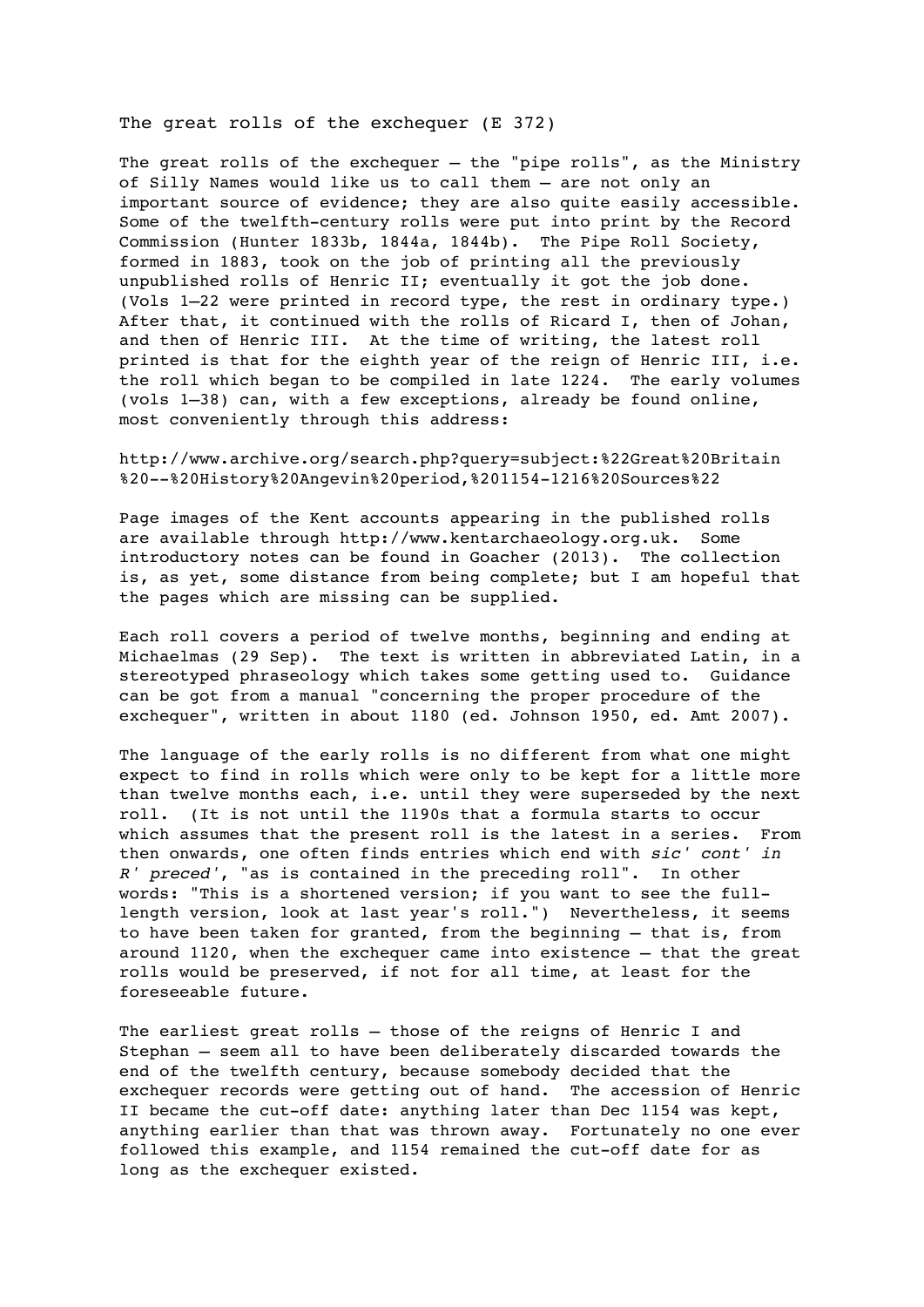There are three anomalies, to be mentioned again below: the survival of the roll (or one of the rolls) for 1130 (E 372/1), the loss of the roll for 1155, the loss of the roll for 1213.

As well as the great roll, it was or became the practice to produce a duplicate roll intended for the use of the chancellor (who was, ex officio, president of the exchequer). From 1229 onwards, the chancellor's rolls (E 352) survive with the same consistency as the great rolls; before that they only survive sporadically. In some cases, the chancellor's roll has been substituted for, or transposed with, the great roll – perhaps on purpose (because the great roll had been damaged, or for some such reason), perhaps just through carelessness. The correct identifications were first worked out by Bishop (1961:29n4). For those years for which both rolls exist, it had been the Pipe Roll Society's policy to print the E 372 roll, whether it was properly classified or not; in consequence of that, four of the great rolls (1165, 1173, 1175, 1179) remain unprinted to this day.

Basic details about the published rolls are set out in the accompanying table. In a tentative way, I have put the roll for 1130 into the E 352 column  $-$  that is, I have suggested that it may be a chancellor's roll. Because it stands alone, I doubt whether a definite decision will ever be possible. But I find it a little easier to believe that an ancient chancellor's roll might have popped up out of nowhere than that an ancient great roll might have done so. (To speak more plainly, I am speculating that the man who was chancellor in 1130 – *Gaufridus cancellarius* (Hunter 1833b:139– 40) – took this roll to Durham with him when he was made bishop there, and that some much later bishop of Durham, recognizing its curiosity value, donated it, what was left of it, to the exchequer.)

At some uncertain date, this roll, misidentified as the great roll for 1155, usurped the place of the genuine roll for that year. This did not happen till after the early thirteenth century. The roll for 1155 was still in existence then, and one of the exchequer officials copied some excerpts from it into the "Red Book". Once the roll itself had been lost, those excerpts became the only record of its contents (except to the extent that they can be inferred from the roll for the following year). (The excerpts from the Kent account were printed by Larking (1869, appendix  $p \nightharpoonup x$ ) and by Hall  $(1896, pp 648-9)$ .)

A similar muddle seems to have brought about the loss of the great roll for 1213 (which did certainly exist, as again is clear from the next roll). The chancellor's roll for 1211 was (so it seems) misidentified as the great roll for that year; the great roll for 1211, ousted from its proper place, was misidentified as the great roll for 1213; and the great roll for 1213, ousted from *its* proper place, vanished into oblivion. That something like this happened seems clear enough; but I have no idea when it happened.

Though I include it in the list, the roll for 1215 is not properly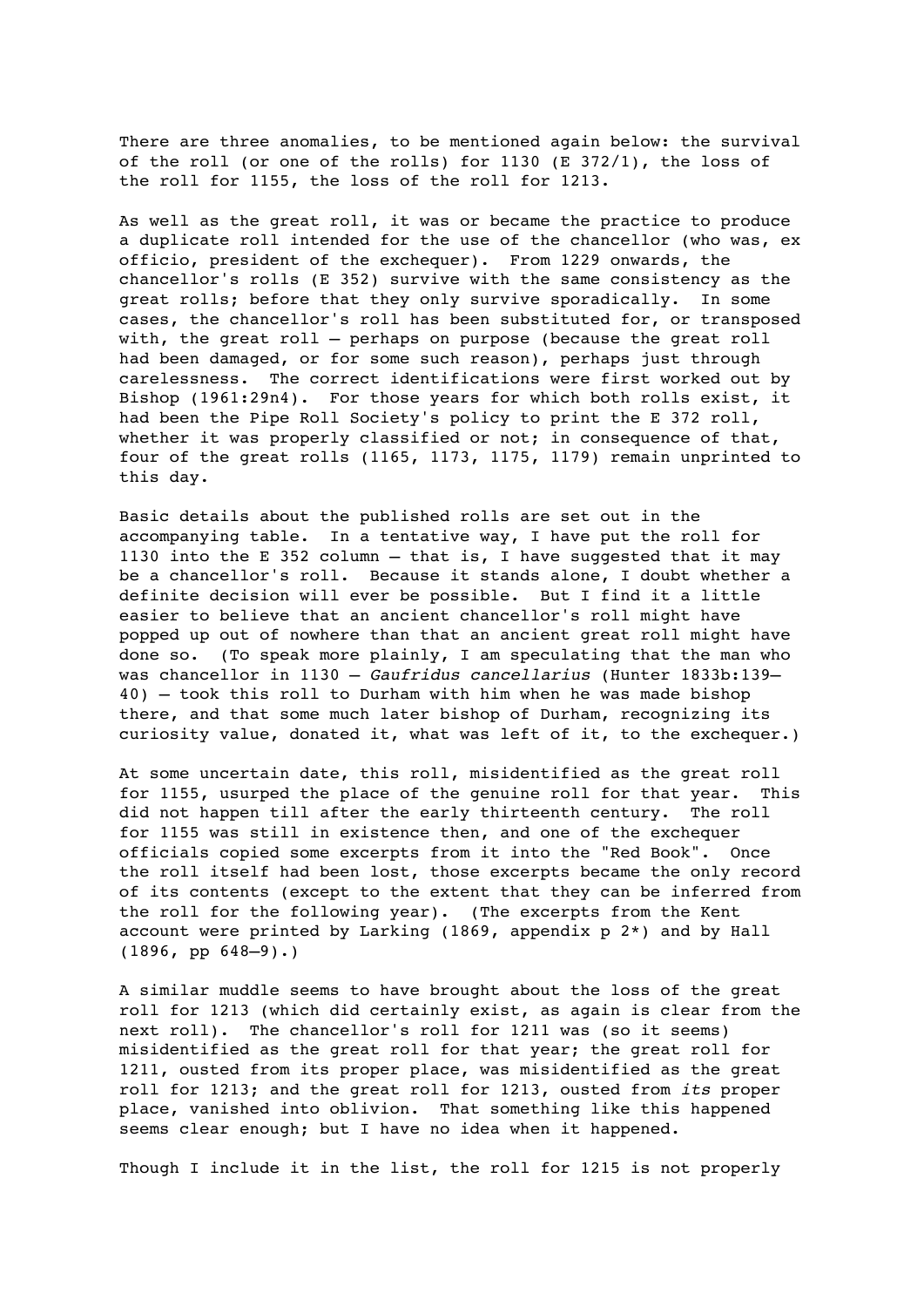part of the sequence. It was drawn up some years later: it is somebody's partial reconstruction of the roll which ought to have been compiled, but in fact was not compiled, in September 1215. By that time the exchequer had suspended operations; it did not start up again till September 1218.

## Exchequer rolls till 1224 (E 372/1–68, E 352/1–21)

Henric I

·

 · · 1130 ?372/1 Hunter 1833b, Green 2012 · · ·

Stephan

- ·
- ·
- ·
- Henric II

|         | roll 1  | 1155       |                   |                           |               | lost - extracts in RBE |
|---------|---------|------------|-------------------|---------------------------|---------------|------------------------|
|         | roll 2  | 1156 372/2 |                   |                           |               | Hunter 1844a: 1-68     |
|         | roll 3  | 1157 372/3 |                   |                           |               | Hunter 1844a: 69-108   |
|         | roll 4  | 1158 372/4 |                   |                           |               | Hunter 1844a:109-86    |
|         | roll 5  | 1159 372/5 |                   |                           | PRS 1         |                        |
|         | roll 6  | 1160 372/6 |                   |                           | PRS 2         |                        |
| roll 7  |         | 1161 372/7 |                   |                           | PRS 4         |                        |
| roll 8  |         | 1162       |                   | 372/8                     | PRS 5         |                        |
|         | roll 9  |            | 1163 372/9        | 352/1                     | PRS 6         |                        |
| roll 10 |         | 1164       |                   | 372/10 352/2              | PRS 7         |                        |
|         | roll 11 |            |                   | $1165$ $352/3$ $372/11$   | PRS 8         |                        |
|         | roll 12 |            | 1166 372/12       |                           | PRS 9         |                        |
|         | roll 13 |            |                   | 1167 372/13 352/4         | <b>PRS 11</b> |                        |
|         | roll 14 |            |                   | 1168 372/14 352/5         | PRS 12        |                        |
| roll 15 |         |            | 1169 372/15       |                           | <b>PRS 13</b> |                        |
|         | roll 16 |            | 1170 372/16       |                           | <b>PRS 15</b> |                        |
|         | roll 17 |            | 1171 372/17       |                           | <b>PRS</b> 16 |                        |
|         | roll 18 |            | 1172 372/18       |                           | <b>PRS 18</b> |                        |
|         | roll 19 |            |                   | 1173 352/6 372/19 PRS 19  |               |                        |
|         | roll 20 |            | 1174 372/20 352/7 |                           | <b>PRS 21</b> |                        |
|         | roll 21 |            |                   | 1175 352/8 372/21 PRS 22  |               |                        |
| roll 22 |         |            | 1176 372/22 352/9 |                           | <b>PRS 25</b> |                        |
| roll 23 |         |            |                   | 1177 372/23 352/10        | <b>PRS 26</b> |                        |
|         | roll 24 |            |                   | 1178 372/24 352/11        | <b>PRS 27</b> |                        |
| roll 25 |         |            |                   | 1179 352/12 372/25        | <b>PRS 28</b> |                        |
| roll 26 |         |            |                   | 1180 372/26 352/13        | <b>PRS 29</b> |                        |
| roll 27 |         |            |                   | 1181 372/27 352/14 PRS 30 |               |                        |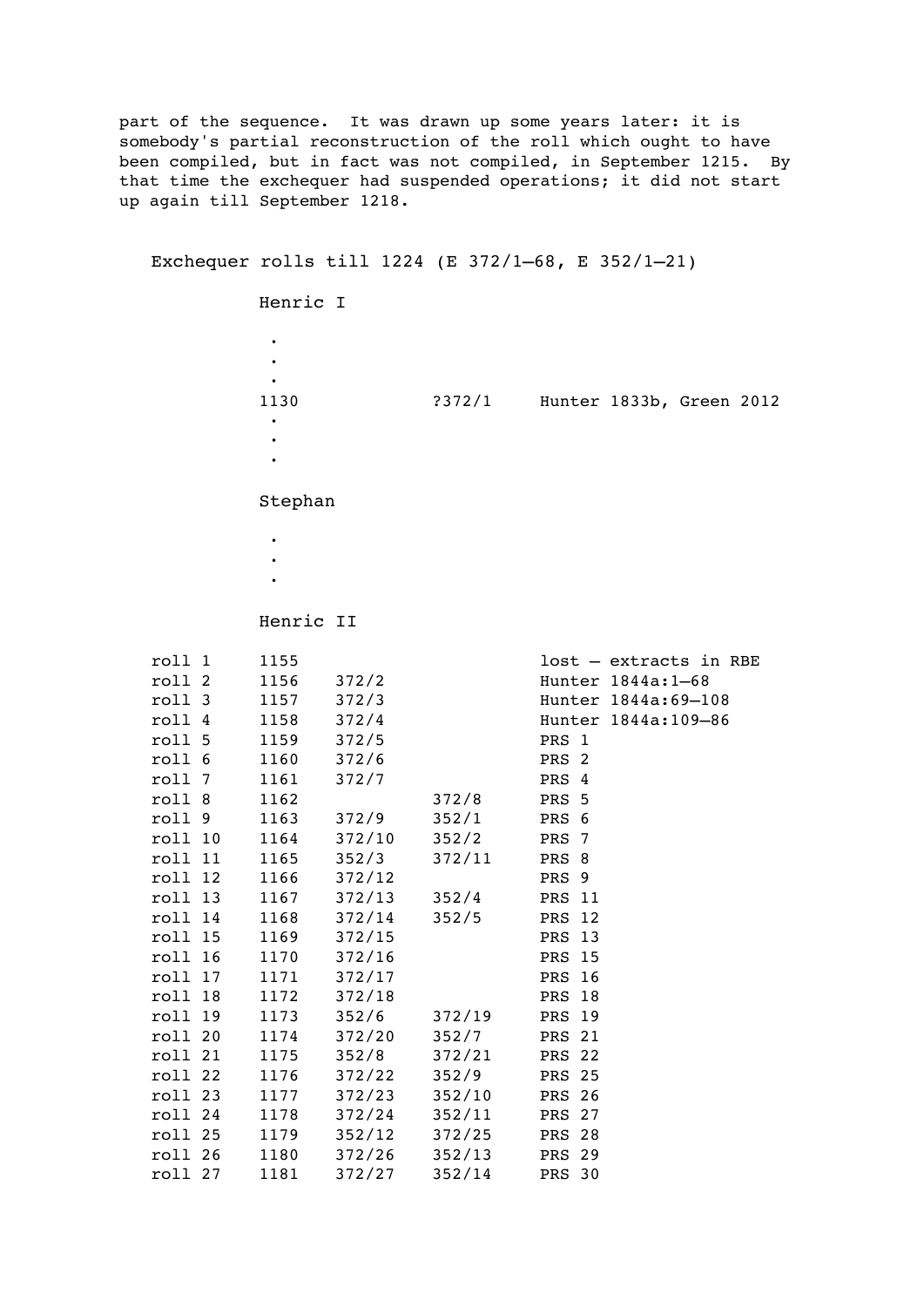| roll 28    | 1182        | 372/28             |                    | <b>PRS 31</b>         |
|------------|-------------|--------------------|--------------------|-----------------------|
| roll 29    | 1183        | $372/29$ $352/15A$ |                    | <b>PRS 32</b>         |
| roll 30    | 1184 372/30 |                    |                    | PRS 33                |
| roll 31    | 1185 372/31 |                    |                    | PRS 34                |
| roll 32    | 1186 372/32 |                    |                    | <b>PRS 36</b>         |
| roll 33    | 1187 372/33 |                    |                    | PRS 37                |
| roll 34    | 1188 372/34 |                    |                    | <b>PRS 38</b>         |
|            |             |                    |                    |                       |
|            | Ricard I    |                    |                    |                       |
| roll 1     |             | 1189 372/35        |                    | Hunter 1844b          |
| roll 2     |             | 1190 372/36        |                    | PRS $39 = PRS (NS) 1$ |
| roll 3     |             | 1191 372/37        | 352/15B            | PRS 40                |
| roll 4     | 1192 372/38 |                    |                    | PRS 40                |
| roll 5     | 1193 372/39 |                    |                    | PRS 41                |
| roll 6     |             | 1194 372/40        | 352/16             | PRS 43                |
| roll 7     | 1195 372/41 |                    |                    | PRS 44                |
| roll 8     | 1196        |                    | 372/42             | PRS 45                |
| roll 9     |             | 1197 372/43        |                    | PRS 46                |
| roll 10    | 1198 372/44 |                    |                    | PRS 47                |
|            |             |                    |                    |                       |
|            | Johan       |                    |                    |                       |
| roll 1     |             | 1199 372/45        |                    | PRS 48                |
| roll 2     | 1200 372/46 |                    |                    | <b>PRS 50</b>         |
| roll 3     |             |                    | 1201 372/47 352/17 | PRS 52, Hunter 1833a  |
| roll 4     |             | 1202 372/48        | 352/18             | <b>PRS 53</b>         |
| roll 5     |             | 1203 372/49        |                    | PRS 54                |
| roll 6     | 1204 372/50 |                    |                    | <b>PRS 56</b>         |
| roll 7     |             | 1205 372/51        | 352/19             | <b>PRS 57</b>         |
| roll 8     | 1206        | 372/52             |                    | <b>PRS 58</b>         |
| roll 9     | 1207        | 372/53             |                    | PRS 60                |
| roll 10    | 1208        | 372/54             | 352/20             | PRS 61                |
| roll 11    | 1209 372/55 |                    |                    | PRS 62                |
| roll 12    | 1210        | 372/56             |                    | PRS 64                |
| roll 13    | 1211        | 372/59             | 372/57             | PRS 66                |
| roll 14    | 1212        | 372/58             |                    | PRS 68                |
| roll 15    | 1213        |                    |                    | lost (when?)          |
| roll 16    | 1214        | 372/60             |                    | <b>PRS 73</b>         |
| roll 17    | 1215        | 372/61             | 352/21             | <b>PRS 75</b>         |
|            | 1216        |                    |                    | no roll this year     |
|            |             |                    |                    |                       |
|            | Henric III  |                    |                    |                       |
|            | 1217        |                    |                    | no roll this year     |
| roll 1     | 1218        | 372/62             |                    | PRS 77                |
| roll 2     | 1219        | 372/63             |                    | <b>PRS 80</b>         |
| roll 3     | 1220        | 372/64             |                    | <b>PRS 85</b>         |
| roll 4     | 1221        | 372/65             |                    | PRS 86                |
| roll $6 *$ | 1222        | 372/66             |                    | PRS 89                |
| roll 7     | 1223        | 372/67             |                    | PRS 94                |
| roll 8     | 1224        | 372/68             |                    | <b>PRS 92</b>         |
|            |             |                    |                    |                       |

\* There was no roll 5. From 1223 onwards, the roll for 1221 is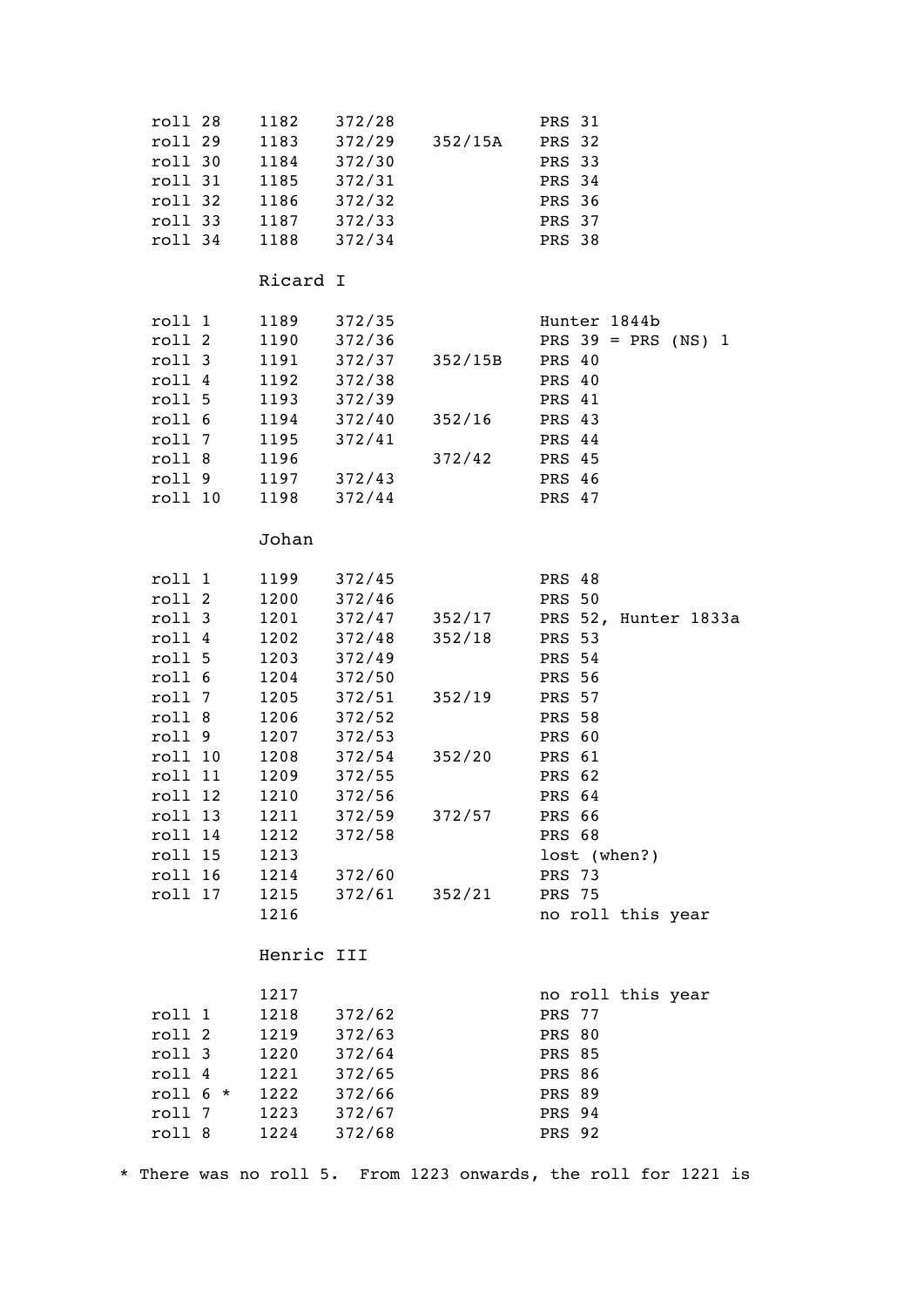referred to as roll 4 (*sic' cont' in R' iiii°*); from 1224 onwards, the roll for 1222 is referred to as roll 6 (*sic' cont' in R' vi°*).

Getting access to the unprinted rolls means entering a different world – the world of the AALT. This is the portal: http:// aalt.law.uh.edu/AALT.html.

Anglo-American Legal Tradition Documents from medieval and early modern England from the National Archives in London digitized and displayed through the O'Quinn Law Library of the University of Houston Law Center by license of the National Archives sponsored by the University of Houston Law Center and by the University of Houston Department of History

The project is under the direction of Professor Robert C. Palmer, Cullen Professor of History and Law at the University of Houston.

Together with a wealth of other material, the collection includes images of the great rolls of the exchequer, beginning with the roll for 1225. For the period 1225–1285 I have copied the links relevant for Kent into a separate file, which I hope will help to make all of this evidence more or less instantly accessible.

Postscript (July 2013)

The oldest roll is now available in a new edition (Green 2012), with a set of images on a CD at the back. A transcription of the stretch of text relating to Kent can be found here:

http://durobrivis.net/kent/exchequer/roll-1130.pdf

I can guarantee that it is more accurate than either of the printed editions.

## References

- Amt 2007 E. Amt (ed.) *Richard fitzNigel Dialogus de scaccario The dialogue of the exchequer* (Oxford, 2007).
- Bishop 1961 T. A. M. Bishop, *Scriptores regis* (Oxford, 1961).
- Goacher 2013 D. Goacher, `Kent and the earlier Pipe Rolls (1130 to c.1300): some introductory notes', *Archaeologia Cantiana*, 133 (2013), 327–35.
- Green 2012 J. A. Green (ed.), *The great roll of the pipe for the thirty first year of the reign of king Henry I Michaelmas 1130*  (Pipe Roll Society 95 (NS 57), 2012).